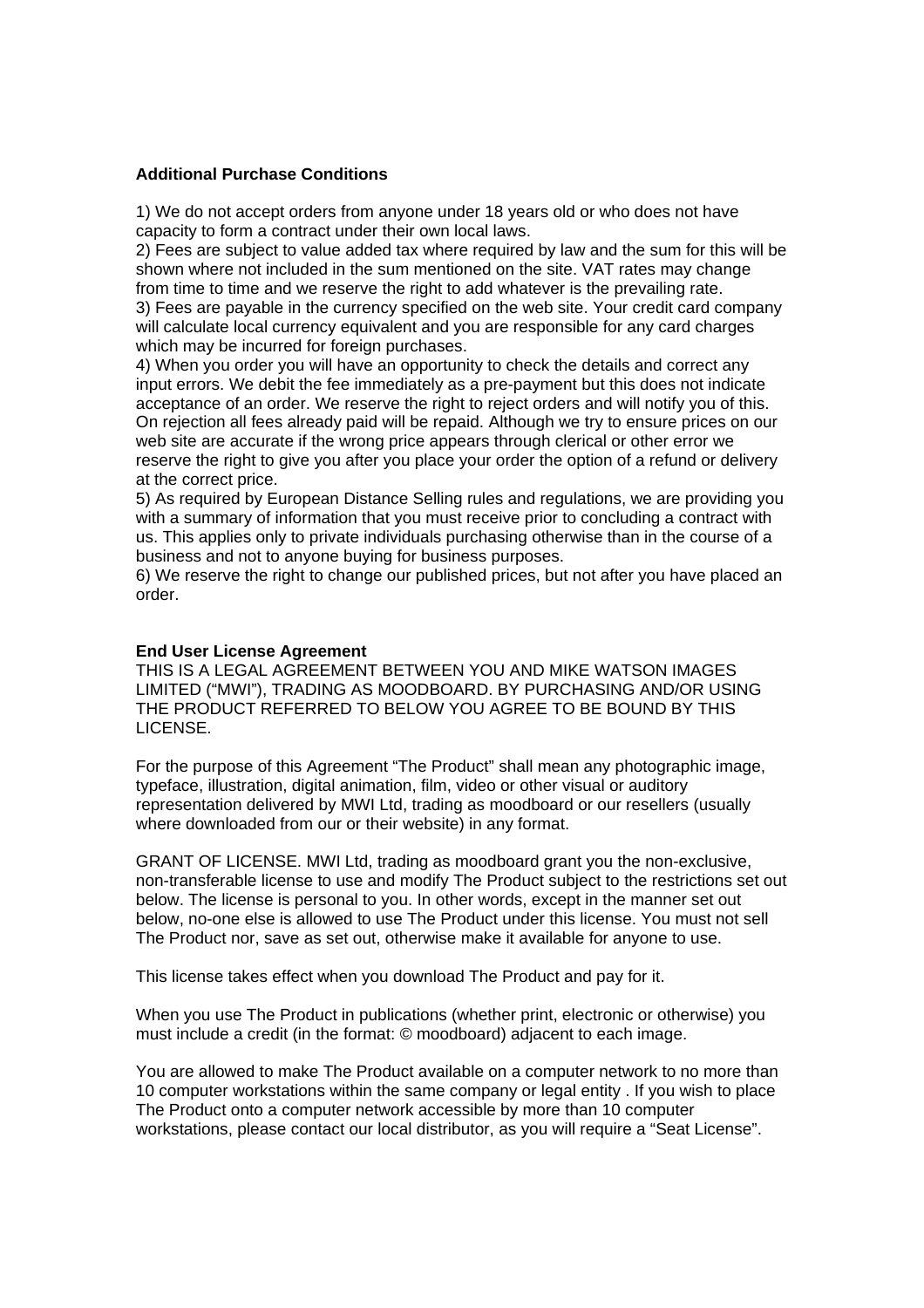You may also make one copy of The Product solely for backup or archival purposes.

You must not use (or allow the use of) The Product in the following ways:

(a) You may not rent, transfer or grant any rights to The Product or any compilation, derivative or collective work containing The Product (or otherwise make The Product available for use or distribution to any other person or organization), whether by sublicense, resale or otherwise without prior written consent of MWI Ltd, trading as moodboard

(b) Use as a trademark or service mark is not permitted.

(c) The Product may not: (i) be placed on any electronic bulletin board, or on-line in a downloadable format, or (ii) used in a Website at a resolution higher than 72 dpi. (d) You may not use The Product to create pornographic, libellous, obscene or defamatory material, or material which it is otherwise unlawful to possess, view, transmit, publish or process. For uses covering sensitive subjects including, but not limited to, topics regarding sexual issues, substance abuse, physical or mental abuse, alcohol, drugs, tobacco, HIV/AIDS or serious physical or mental ailments, you must include a statement which indicates that the person is a model and is used for illustrative purposes only.

(e) You may not disassemble, decompile or reverse engineer or otherwise reduce to human-readable form any software included as part of The Product.

This license will continue in force until it is terminated. Using The Product in a way not covered by this Agreement or for a purpose that is specifically prohibited, without prior written consent from MWI Ltd, trading as moodboard, is a violation of copyright law and a breach of this Agreement. If you do not comply with the terms and conditions above, this license automatically terminates. At termination, The Product must be deleted by you, and no further use made of it.

COPYRIGHT: The Product is the copyright of MWI Ltd, trading as moodboard or its licensors and is protected by applicable copyright and other laws. No intellectual property rights in The Product are transferred or granted to you other than the limited license set out above. MWI Ltd, trading as moodboard retains all rights not expressly granted by this license.

LIMITED WARRANTY: MWI Ltd, trading as moodboard warrants that it is entitled to authorize you to use The Product under the terms of this license. MWI Ltd, trading as moodboard makes no other warranty nor agrees any other condition, representation or undertaking, either express or implied, of any nature, about The Product or its use, including as to merchantability, satisfactory quality, and/or fitness for any particular use. Such terms are, where they would otherwise be implied, hereby expressly excluded to the fullest extent permitted by law. Neither MWI Ltd, trading as moodboard nor any of its agents or employees shall be liable to you or any other end user or other person for any loss of: profit, business, revenue, goodwill or reputation (in each case whether direct or indirect) or for indirect, incidental, special or consequential loss or damage, in each case resulting from its performance or non-performance of this Agreement or the use of, or inability to use The Product or arising (or which might be claimed) under any other cause of action or theory of claim. Moreover, the liability of MWI Ltd, trading as moodboard its agents and employees in respect of any cause of action giving rise to any liability (whether arising in tort, contract or otherwise and notwithstanding any negligence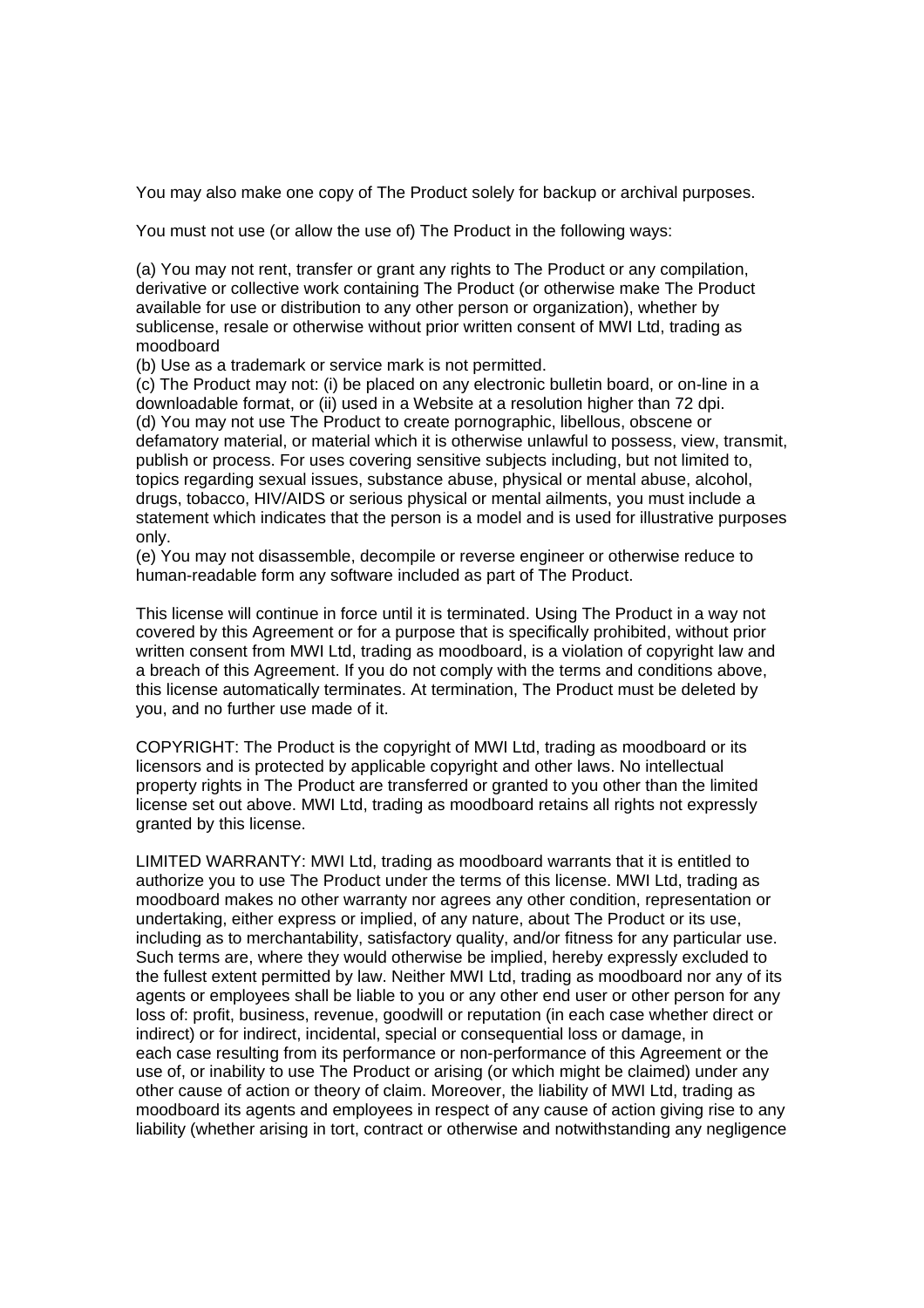or other fault) shall in no event exceed the amount you paid for The Product. Some jurisdictions do not permit the restriction of liability in respect of death, personal injury, deceit nor the exclusion of certain implied conditions and / or warranties and, accordingly, the liability of MWI Ltd, trading as moodboard shall not be restricted to the extent that this is not legally permitted in the relevant jurisdiction.

GENERAL PROVISIONS: This Agreement will be governed by, and interpreted in accordance with, English law. You accept and irrevocably submit to the non-exclusive jurisdiction of the English courts. If any part of this Agreement is found void and unenforceable, that shall not affect the validity of the balance of the Agreement, which shall remain valid and enforceable according to its terms.

MWI Ltd, trading as moodboard reserves the right to discontinue the license of The Product, where its continuation would cause or continue liability, loss or damage to MWI Ltd, trading as moodboard and in that case it will replace The Product with a reasonable alternative. Upon notice of any discontinuance of a license you agree not to further use The Product so discontinued and shall promptly delete or destroy any copies.

### ADDITIONAL moodboard+ CONDITIONS

When placing an order for a moodboard+ image, you must indicate the name of the end client/user and usage pack requested. You and the end client/user will be licensed on this basis, as set out below, by way of additional licence terms. Each usage pack describes a limited range of permitted uses, which you and the end client/user must comply.

If you are entering this agreement on behalf of an end client/user, the licence granted and restrictions and limitations (particularly as set out below) apply to the end client/user as well as to you as a representative of the end client/user. The moodboard+ Product may be reproduced by the end user/client only according to the usage pack selected. You may only use The Product on their behalf and according to the licence we grant to them. Should you cease working for the end client/user they may continue to operate under the licence, but you must stop.

## **Commercial**

- **(C1) Print & Packaging Pack** in or on any printed or packaging material distributed for commercial or promotional purposes. Also includes electronic/online version of finished piece.
- **(C2) Ad & Display Pack** in any print, display, exhibition, decor or outside advertising for commercial or promotional purposes. Also includes electronic/online version of finished piece.
- **(C3) Interactive Pack** in any web, electronic or broadcast media including advertising, email, mobile devices, television, film, video or presentation software - intended for commercial or promotional purposes.